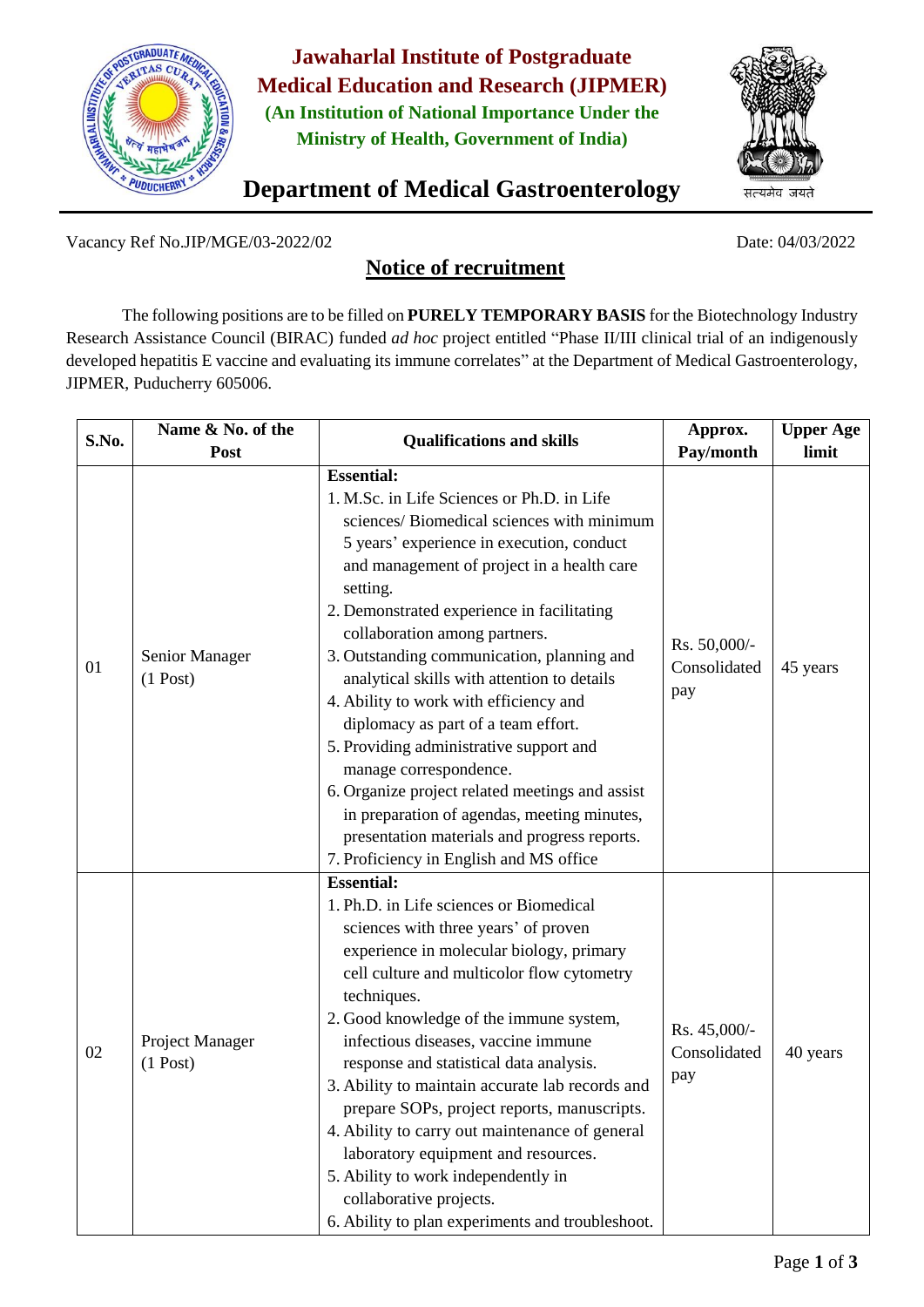|    |                                         | 7. Detail-oriented and organized with the        |              |          |
|----|-----------------------------------------|--------------------------------------------------|--------------|----------|
|    |                                         | ability to prioritize.                           |              |          |
|    |                                         | 8. Excellent written and communication skills.   |              |          |
|    |                                         | 9. At least one first author publication in a    |              |          |
|    |                                         | PubMed-indexed journal                           |              |          |
|    |                                         | <b>Desirable:</b>                                |              |          |
|    |                                         | • Experience in bulk RNA sequencing, single      |              |          |
|    |                                         | cell RNA sequencing                              |              |          |
|    |                                         | · Knowledge of statistical packages, such as     |              |          |
|    |                                         | R, Python, etc. and bioinformatic tools for      |              |          |
|    |                                         | NGS data analysis                                |              |          |
|    |                                         | <b>Essential:</b>                                |              |          |
|    | Junior Research Fellow<br>$(1$ Post)    | 1. M.Sc. or equivalent degree in Life Sciences/  |              |          |
|    |                                         | Molecular Biology/Biotechnology/Zoology/         |              |          |
|    |                                         | Biochemistry / Microbiology / Genetics           |              |          |
|    |                                         | 2. Experience in basic Molecular, Biochemical    |              |          |
|    |                                         | and Cellular techniques.                         |              |          |
|    |                                         | 3. Basic statistical knowledge required for data |              |          |
|    |                                         | analysis.                                        |              |          |
|    |                                         | 4. Detail-oriented and organized with the        | Rs. 38,500/- |          |
| 03 |                                         | ability to prioritize.                           | Consolidated | 30 years |
|    |                                         | 5. Ability to carry out maintenance of general   | pay          |          |
|    |                                         | laboratory equipment and resources.              |              |          |
|    |                                         | 6. Proficiency in English and MS office          |              |          |
|    |                                         | <b>Desirable:</b>                                |              |          |
|    |                                         | • Experience in quantitative gene expression     |              |          |
|    |                                         | analysis                                         |              |          |
|    |                                         | • Experience in multicolor flow cytometry        |              |          |
|    |                                         | • Experience with programming and NGS            |              |          |
|    |                                         | analysis                                         |              |          |
|    |                                         | <b>Essential:</b>                                |              |          |
|    |                                         | 1. M.Sc. in Life Sciences with ability to co-    |              |          |
|    | Secretarial Co-ordinator<br>$(1$ Post)  | ordinate work across collaborators.              |              |          |
|    |                                         | 2. Excellent communication skills to ensure      |              |          |
|    |                                         | maximum efficiency.                              |              |          |
| 04 |                                         | 3. Able to undertake a variety of day-to-day     |              |          |
|    |                                         | office and clerical tasks.                       | Rs. 33,300/- |          |
|    |                                         | 4. Knowledge in maintaining files and records    | Consolidated | 35 years |
|    |                                         | with effective filing system.                    | pay          |          |
|    |                                         | 5. Strong organizational skills.                 |              |          |
|    |                                         | 6. Ability to prioritize and multi-task.         |              |          |
|    |                                         | 7. Proficiency in English and MS office          |              |          |
|    |                                         | <b>Desirable:</b>                                |              |          |
|    |                                         | · Previous work experience as a secretarial co-  |              |          |
|    |                                         | ordinator or in a similar role                   |              |          |
|    |                                         | <b>Essential:</b>                                |              |          |
| 05 | <b>Multitasking Staff</b><br>$(1$ Post) | 1. $10+2$ or equivalent from a recognized        |              |          |
|    |                                         | institution                                      | Rs. 15,000/- |          |
|    |                                         | 2. Proficiency in English and Tamil              | Consolidated | 30 years |
|    |                                         | 3. Basic computer knowledge                      | pay          |          |
|    |                                         | <b>Desirable:</b>                                |              |          |
|    |                                         | Experience working in a research laboratory      |              |          |
|    |                                         |                                                  |              |          |